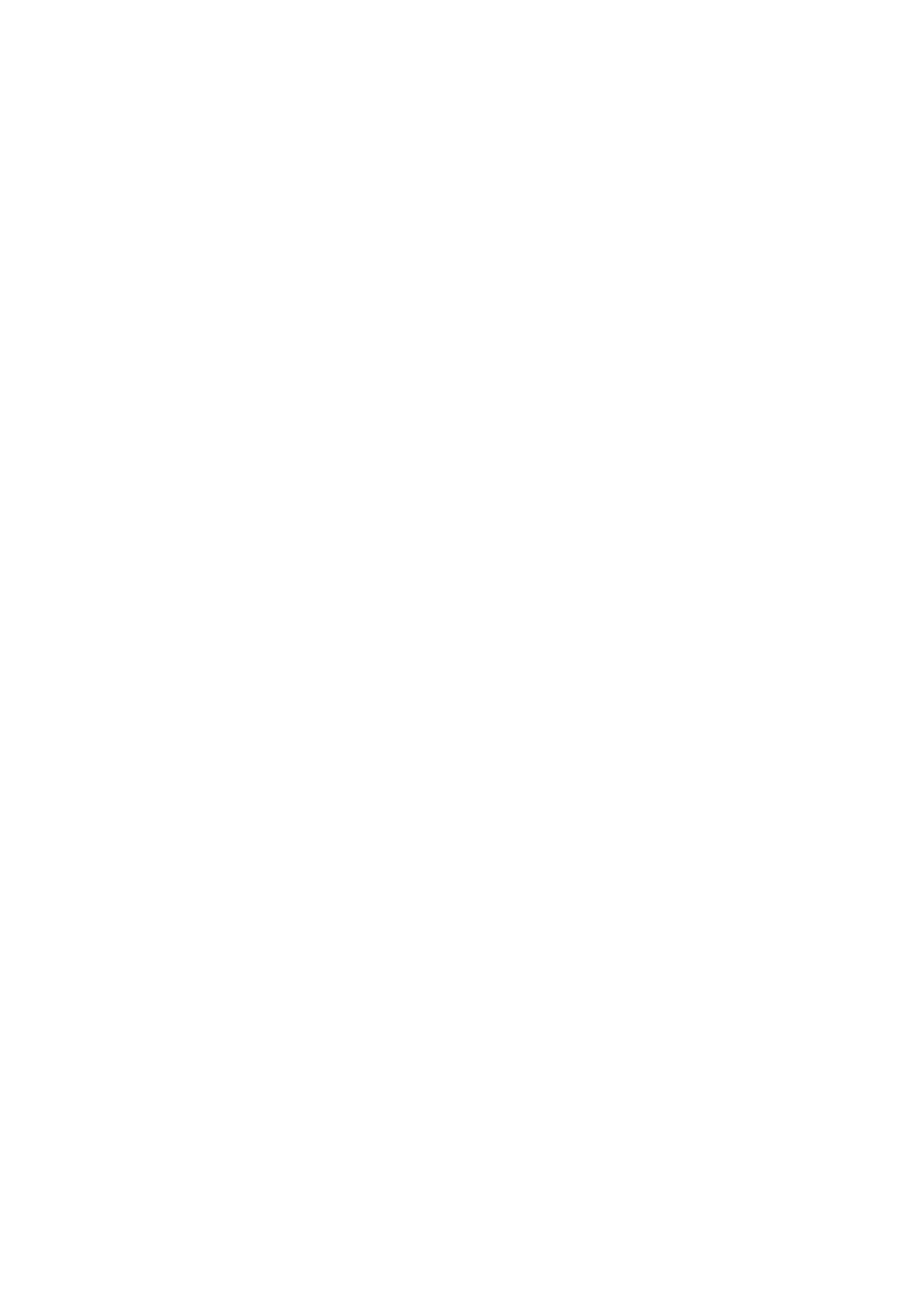## **Introduction**

**The Australian Association of Social Workers (AASW) is the professional body representing more than 9000 social workers throughout Australia. We set the benchmark for professional education and practice in social work and have a strong voice on matters of social inclusion, social justice, human rights and issues that impact upon the quality of life of all Australians. The social work profession is committed to the pursuit of social justice, the enhancement of the quality of life, and the development of the full potential of each individual, group and community in society. Social workers have worked extensively in the disability field for many decades. We have supported, counselled and provided therapeutic interventions with children, young people and their families across all settings, government and non-government, including schools.**

**We are pleased to have the opportunity of submitting to this Inquiry, and have selectively addressed the issues raised as follows:**

## **a. Current levels of access and attainment for students with disability in the school system, and the impact on students and families associated with inadequate levels of support**

Through our role with children with disability and their families in the school system or early intervention support services, social workers directly observe the impact of inadequate levels of support in the school environment on the child, the classroom, and the family. The impacts that are frequently seen include a range of responses from the child which have short-term and long-term effects, both for the child personally and their family. Inadequate support may result in student behaviour changes and maladaptive behaviours not being addressed at school, such as:

- o disruptive behaviour in class due to boredom, stress, sensory restrictions;
- o withdrawal from activities;
- o lack of engagement with curriculum;
- o lack of participation with peers;
- o increase in part-time attendance, school suspensions and exclusions;
- o decrease in attendance (student refusal); and
- o the student is more likely to be subjected to bullying

The long term consequence of this inadequate support is that the student is not supported to reach his or her potential.

Typically the child's negative experience at school will spill over into the home environment, adding to family stress. At the same time, the family is stretched to commit additional time and effort to advocate for their child's support needs in the school environment.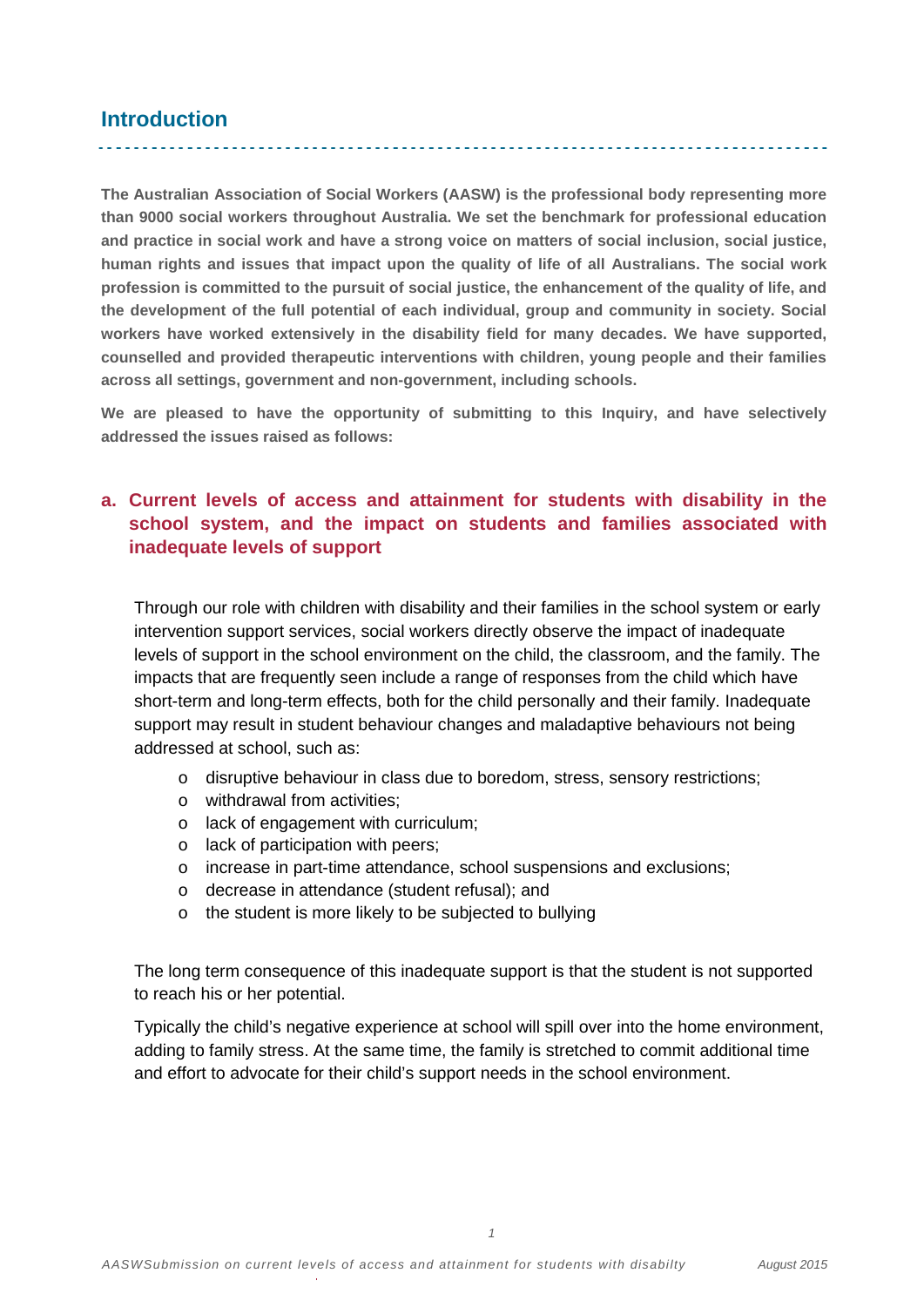Conversely, when adequate support is available at school:

- o students are more likely to remain engaged in the schooling system for longer;
- o students are supported to achieve to their capacity, thus increasing their sense of self-efficacy, a precursor to living a more fulfilling and independent life;
- o assessment of needs occurs more regularly, therefore support can be appropriately tailored to individual needs;
- o students and their families are happier and less stressed when students' needs are being met

#### **b. The social, economic and personal benefits of improving outcomes for students with disability at school and in further education and employment**

There are marked, profound benefits across the life span in all domains when students with disabilities have a positive personal and learning experience in school, and further education, training and employment.

Social workers involved in this field observe that when students with disabilities are seen as valued/valuable members of society, there are far-reaching, predictable consequences. These include:

- o students with disabilities grow up with a sense of self-worth and optimism at school and in the community, linked to better social experiences and mental health outcomes;
- o the school community benefits from a cohesive student body;
- o the message to society is that all people are valuable, impacting positively on social capital, inclusion and acceptance of diversity;
- o education/learning becomes a positive experience and students are more likely to seek lifelong learning opportunities, impacting on their access to employment and reducing welfare dependency;
- o positive relationships in the school and broader community result in social capital and informal support structures being established and maintained, leading to less reliance on funded disability supports;
- o appropriate levels of support in school lead to the development of better system-wide pathways to streamline referrals and structures. As a result, fewer students fall through the gaps in post-school transition.

#### **c. No comment**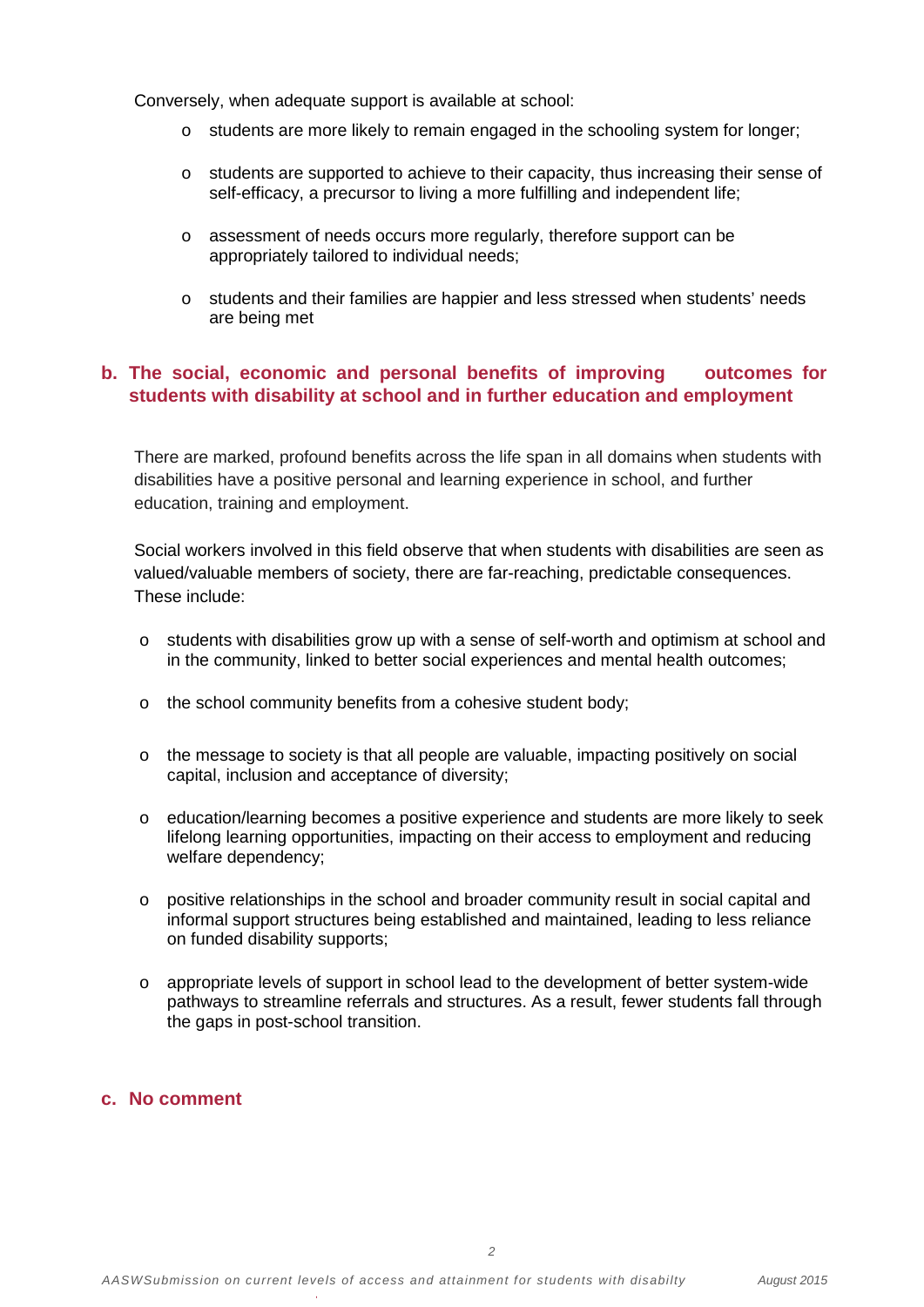### **d. The future impact on students with disability as a result of the Government's decision to index funding for schools at the consumer price index after 2017**

If schools are unable to maintain their support services to children with a disability as a result of decreased funding, the positive outcomes listed above will not be achieved and there will be negative consequences for the children, their families, the school environment and the wider community.

#### **e., f., g. No comment**

#### **h. What should be done to better support students with disability in our schools**

There are a number of key strategies that, in the experience of our members, will reliably lead to better outcomes for students with disability in schools. Social workers play a strategic role in liaison, support, advocacy and therapeutic intervention with children and families in these circumstances.

These include:

- 1. improved assessment to determine
	- o preferred learning style;
	- o sensory needs;
	- o positive behaviour strategies, when necessary;
	- o communication needs
- 2. Improved family liaison
	- o to ensure families struggling with school refusal are better supported;
	- $\circ$  to provide consistency with communication, behavioural and learning strategies across settings;
	- $\circ$  to link families with each other
- 3. Flexibility to work with individual needs, such as:
	- o allowing uniform modification
	- o allowing late start
	- o accommodating family's individual needs
- 4. Reducing the incidence of school exclusion and suspension, unless this is actually a learning experience for the student. This could be done by:
	- $\circ$  adequate assessment to fully understand the behaviours of concern, and the meaning of these behaviours, and developing a plan to recognise triggers and warning signs and respond with known mitigation strategies;
	- $\circ$  a problem solving approach required to work with family/allied health professionals and staff to establish a positive behaviour plan and understand the student's motivators and rewards;
	- $\circ$  additional funding which may be required to ensure that adequate support is available for the student displaying behaviours of concern; for example, one-toone staff time, sensory room stimulus, or a calming activity.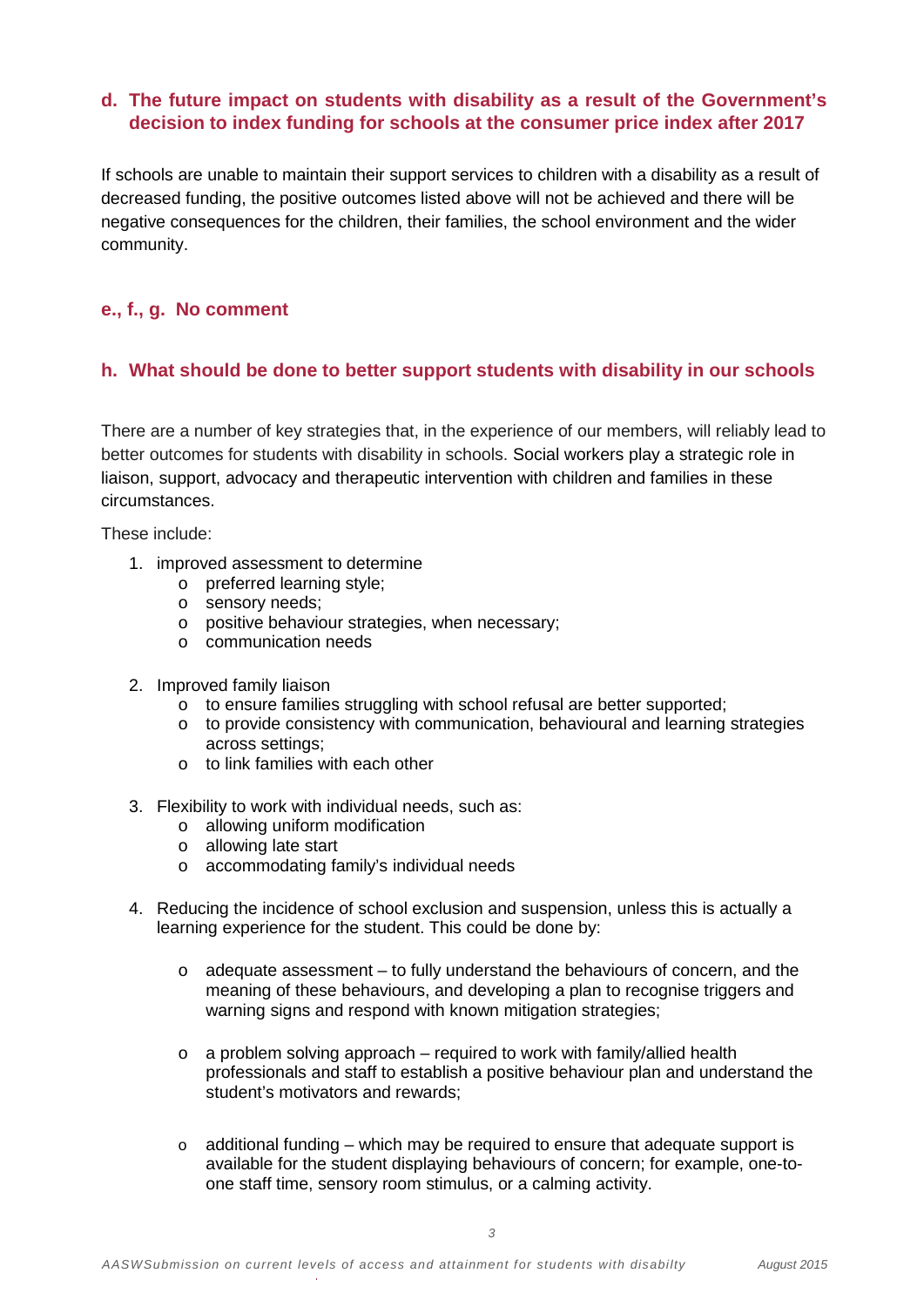5. Ensure that all staff are equipped to provide a positive and welcoming environment for students with disabilities and their families, including parents who have intellectual disability and/or mental illness.

#### **i. No Comment**

#### **j. Any other related matters**

State education departments and the National Disability Insurance Agency (NDIA) are working to support school children of all ages with a disability, sometimes providing the same type of support/therapy services to a child simultaneously. To maximise the effectiveness of the supports and services provided, the departments and the NDIA need to establish complementary policies and practices and ensure that their services are positively aligned.

Reports from AASW members working both with the Department and the NDIA indicate that a serious lack of communication exists between staff in the two services, and parents are confused when trying to liaise with both.

To effectively support the development of children with a disability and to ensure resources are used efficiently and not duplicated, senior managers, social workers and other staff in the Department and the NDIA need to work collaboratively to ensure:

- policies and practices are aligned and complement each other;
- new communication strategies are developed to facilitate effective three-way communication between parents, the Department and the Agency.

Submitted for and on behalf of the Australian Association of Social Workers Ltd

Wickinson

**Glenys Wilkinson** Chief Executive Officer